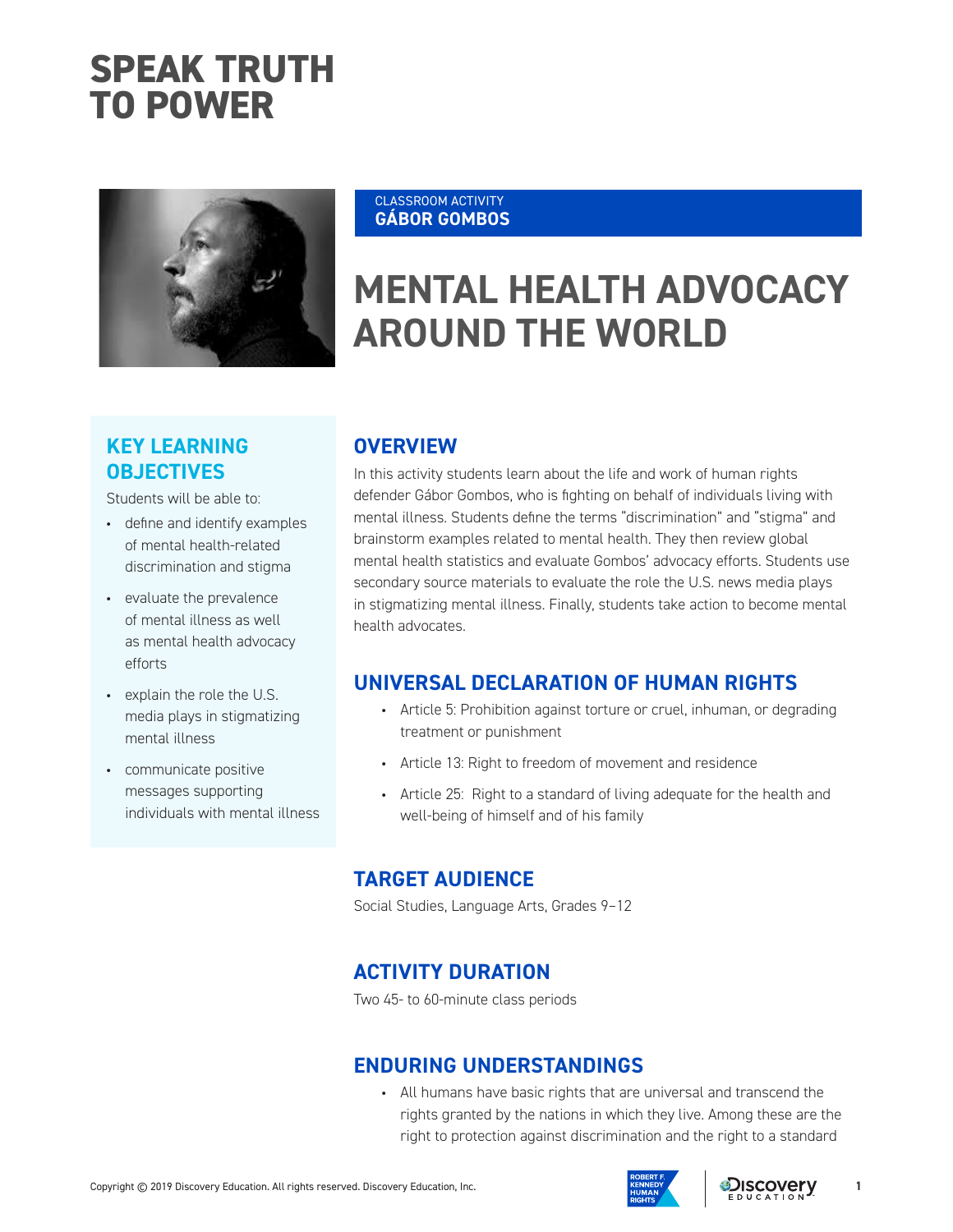of living adequate for the health and well-being of themselves and their families, including medical care and necessary social services.

- The media plays an important role in our understanding of and attitude towards mental health.
- We have a collective responsibility to protect and defend the human rights of people everywhere.

## **ESSENTIAL QUESTIONS**

- Why do our rights to freedom from discrimination and an adequate standard of living need to be protected?
- What role does the media play in misrepresenting mental illness?
- How can ordinary citizens hold the media accountable and contribute to efforts to end the stigma of mental illness?

# **MATERIALS**

- Access to the biography of Gábor Gombos available on the Interactive Map
- *Mental Health in the Mainstream Media* handout (one per student)
- *Mental Health Advocacy Project* handout (one per student)
- Internet and computer access

# **BACKGROUND INFORMATION/LINKS**

### **Mental Health around the World**

According to the World Health Organization (WHO), one in four people in the world will be affected by mental or neurological disorders at some point in their lives. Roughly 450 million people currently suffer from such conditions, making mental disorders one of the leading causes of illness and disability worldwide.

Treatments for these conditions are available, but nearly two-thirds of people with known mental health disabilities never seek help from a health professional. This is the result of stigma, discrimination, and neglect. At present, more than 40% of countries have no mental health policy and more than 30% have no mental health program; approximately 25% of countries have no mental health legislation.

People living in poverty often bear the greatest burden of mental health disabilities, both in terms of the risk of developing a mental disorder and the lack of access to treatment. Exposure to severely stressful events, dangerous living conditions, exploitation, and poor general health all contribute to the increased vulnerability of this population. The lack of access to affordable treatment can increase both the length and severity of mental illness, creating a vicious cycle of poverty and mental health disabilities that can be very difficult to break.

### **Mental Health in the U.S. Media**

There are many examples of mental health stigmatization in the mainstream media. When horrific acts of violence occur, the media often focuses on the perpetrator's mental health rather than societal factors that contributed to the event. In reality, individuals suffering from mental illness are significantly more likely to be victims of, rather than perpetrators of, violence.



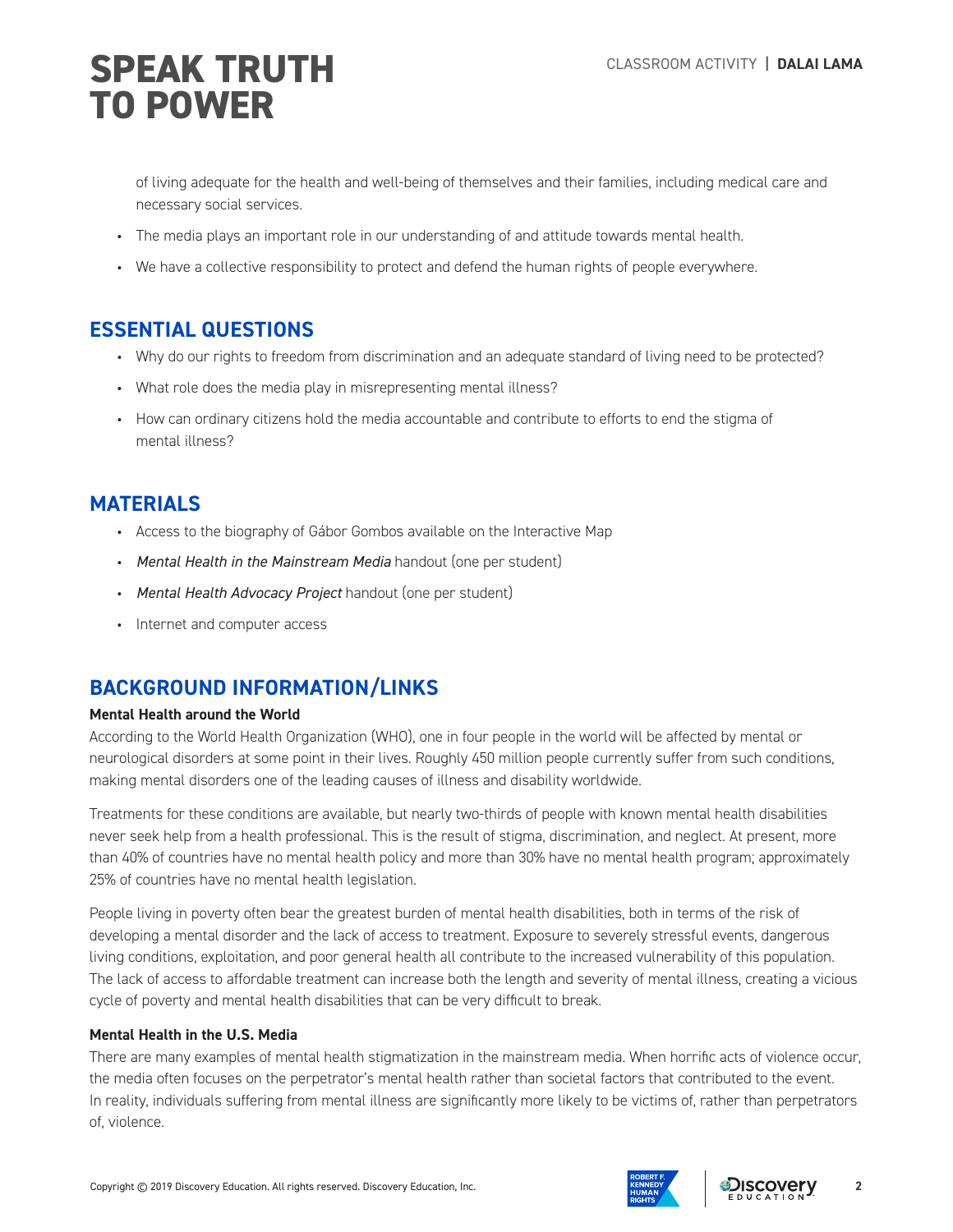Another way in which mental illness is stigmatized is through overgeneralization. The characteristics or actions of an individual are attributed to all individuals who suffer from a specific illness or disorder. In fact, a single mental illness or disorder can manifest very differently in each individual.

In some cases, mental illness is trivialized. This has been the experience of those who suffer from anorexia, an eating disorder that can, in fact, be deadly. In other cases, mental illness is oversimplified, such as in the case of obsessivecompulsive disorder (OCD), which is portrayed as mere perfectionism instead of obsessive thinking.

Articles on mental illness often use derogatory terms such as "crazy," "insane," "mental," "crazed," "deranged," and "nuts." Additionally, these articles characterize individuals with mental illness as being defined by that illness. People are called "alcoholic," "drug addict," or "paranoid schizophrenic," while other aspects of their personalities are ignored. Lastly, the mainstream media often fails to recognize or acknowledge that mental illness is treatable and that individuals living with mental illness can recover and live healthy, happy lives.

# **SOURCES**

- Mental disorders affect one in four people
- Mental Health by the Numbers
- How the Stigma of Mental Health Is Spread by Mass Media
- Stigmatizing Media Portrayals: What Can We Do?

This activity is sequenced in four phases: Ask, Analyze, Apply, and Act:

- Ask: The students will define the terms "discrimination" and "stigma" and brainstorm examples related to mental health. (15–20 minutes)
- Analyze: The students will review global mental health statistics and learn about Gábor Gombos' mental health advocacy efforts in Hungary. (25–40 minutes)
- Apply: The students will evaluate how the U.S. news media stigmatizes mental illness. (25–30 minutes)
- Act: The students will take action to become leaders in the mental health movement by creating positive, compassionate messages supporting those with mental illness. (20–30 minutes, plus additional time to implement their action plans)

## **PROCEDURE**

**Ask**

- 1. Before class, write the terms "Discrimination" and "Stigma" on the board or a piece of flip chart paper.
- 2. At the beginning of class, ask students to pair up with a partner and collaborate to develop definitions of the two terms.
- 3. Call on one or more student volunteers to share their definitions. As needed, use the following information to ensure that all students understand the terms:

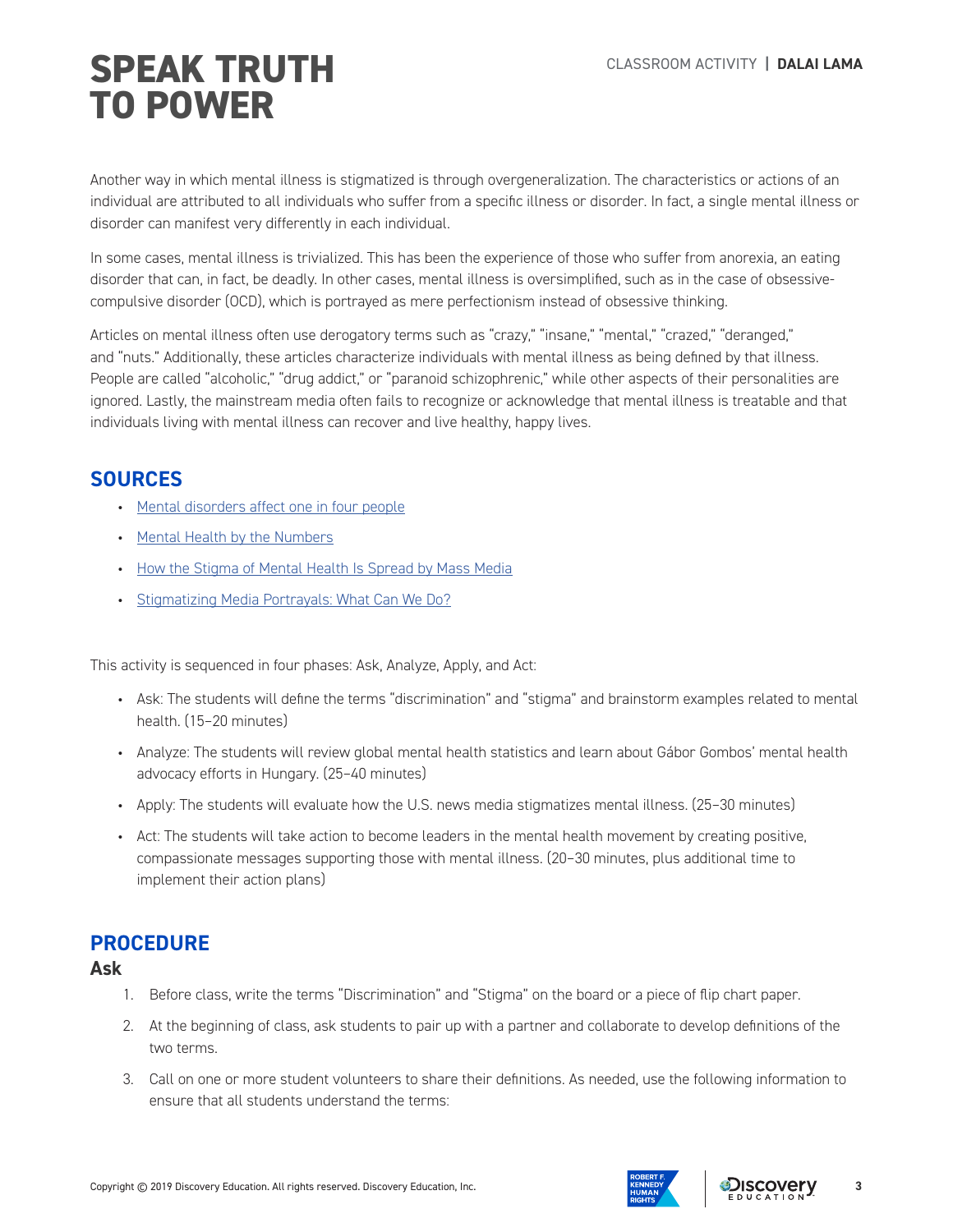- Discrimination: the unjust or prejudicial treatment of different categories of people or things.
- Stigma: a mark of disgrace associated with a particular circumstance, quality, or person.
- 4. Ask students to work with their partners to brainstorm examples of discrimination and stigmas in society.
- 5. Call on student volunteers to share their examples.
- 6. Explain that students are going to investigate discrimination and stigmas related to mental illness.

#### **Analyze**

- 7. Ask student pairs to join other pairs to create small groups of four.
- 8. Provide each group one of the following sources to review and direct them to take notes:
	- Mental disorders affect one in four people
	- Mental Health by the Numbers
	- The State of Mental Health in America
	- Data and Statistics on Children's Mental Health
- 9. Call on student groups to share the statistics they learned. After each group presents, ask, "What statistic most surprised you? Why?"
- 10. Ask, "Are the statistics from the different sources the same? Why do you think there might be differences?" Students should understand that sources draw on different data sets. As a result, specific statistics may differ, but the overall picture suggests that many people suffer from mental illness in the U.S. and around the globe.
- 11. Project or have students access the biography of Gábor Gombos available on the Interactive Map. Conduct a round robin reading in which student volunteers read one paragraph each. To promote active reading, have students take notes on Gombos' personal history and the tools and tactics he has used to advocate for mental healthcare.
- 12. Ask students to summarize their key takeaways from the article by writing six-word stories. (Six Word Story is a teaching strategy that allows students to practice summarizing and selective word choice. Students use an article as the basis for a story that conveys a big idea using only six words.)
- 13. Call on student volunteers to share their stories.

### **Apply**

- 14. Remind students of the definitions of discrimination and stigma that they developed during the previous class.
- 15. Explain that the stigma against mental illness is, in part, perpetuated by the U.S. news media. Provide context using information from the Background Information/Links section.
- 16. Distribute copies of the *Mental Health in the Mainstream Media* handout. Review the directions.
- 17. Divide students into small groups and direct each group to find a mass media article or video about mental health to analyze. Check students' proposed sources before giving them permission to use specific articles and videos.
- 18. After students have reviewed their sources, call on each small group to present its findings.
- 19. Ask students, "Overall, do you think the examples you found stigmatize mental illness? Why or why not?"

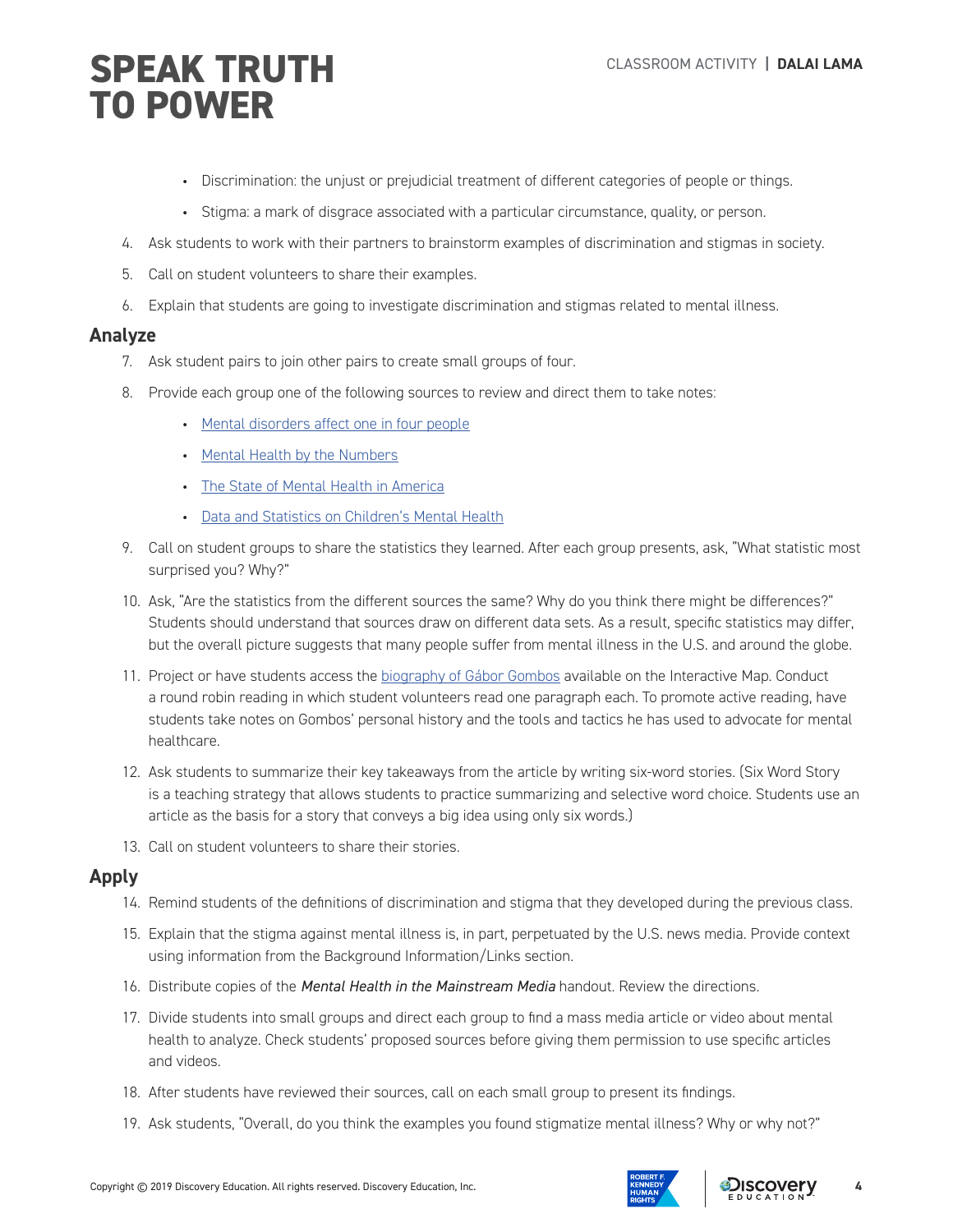### **Act**

- 20. Explain that, just like Gábor Gombos, students can become leaders in the mental health advocacy movement.
- 21. Distribute copies of the *Mental Health Advocacy Project* handout and review the directions.
- 22. Provide time for students to form small groups, choose a project to implement, and develop their action plan.
- 23. After students have implemented their action plans, provide time for students to share their experiences.

## **CONNECTIONS**

| Connect to Student Lives                                                                                                                                        | Connect to Contemporary Events                                                                                                                | Connect to the Future                                                                                                                                                                             |
|-----------------------------------------------------------------------------------------------------------------------------------------------------------------|-----------------------------------------------------------------------------------------------------------------------------------------------|---------------------------------------------------------------------------------------------------------------------------------------------------------------------------------------------------|
| Students will analyze how the<br>media they consume portrays<br>mental illness and consider what<br>actions they can take to advocate<br>for mental healthcare. | Students will evaluate the status of<br>mental illness in the U.S. and abroad<br>and learn about mental health<br>advocacy tools and tactics. | Students will promote understanding<br>and compassion about mental<br>illness and think critically about<br>how they are reading, watching, and<br>communicating messages about<br>mental health. |

## **NATIONAL STANDARDS**

**College, Career & Civic Life (C3) Framework for Social Studies Standards** 

- D2.Civ.7.9-12 Apply civic virtues and democratic principles when working with others.
- D2.Civ.10.9-12 Analyze the impact and the appropriate roles of personal interests and perspectives on the application of civic virtues, democratic principles, constitutional rights, and human rights.
- D2.Civ.12.9-12 Analyze how people use and challenge local, state, national, and international laws to address a variety of public issues.
- D2.Civ.14.9-12 Analyze historical, contemporary, and emerging means of changing societies, promoting the common good, and protecting rights.
- D3.1.9-12 Gather relevant information from multiple sources representing a wide range of views while using the origin, authority, structure, context, and corroborative value of the sources to guide the selection.
- D4.6.9-12 Use disciplinary and interdisciplinary lenses to understand the characteristics and causes of local, regional, and global problems; instances of such problems in multiple contexts; and challenges and opportunities faced by those trying to address these problems over time and place.
- • D4.7.9-12 Assess options for individual and collective action to address local, regional, and global problems by engaging in self-reflection, strategy identification, and complex causal reasoning.

#### **Common Core State Standards for English Language Arts**

- RI.11-12.1 Cite strong and thorough textual evidence to support analysis of what the text says explicitly as well as inferences drawn from the text, including determining where the text leaves matters uncertain
- W.11-12.7 Conduct short as well as more sustained research projects to answer a question (including a self-

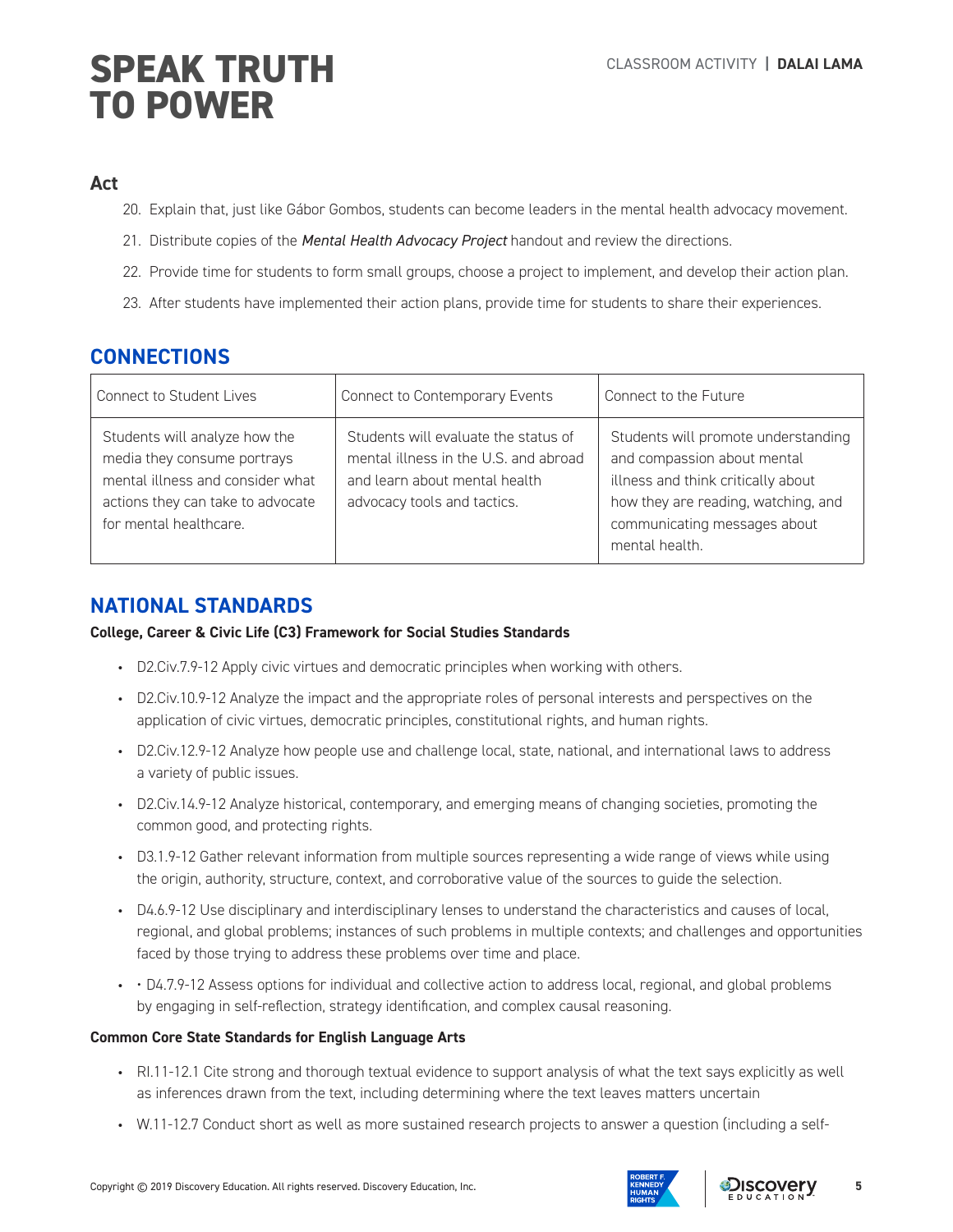generated question) or solve a problem; narrow or broaden the inquiry when appropriate; synthesize multiple sources on the subject, demonstrating understanding of the subject under investigation.

- W.11-12.9 Draw evidence from literary or informational texts to support analysis, reflection, and research.
- SL.11-12.1 Initiate and participate effectively in a range of collaborative discussions (one-on-one, in groups, and teacher led) with diverse partners on grades 11–12 topics, texts, and issues, building on others' ideas and expressing their own clearly and persuasively.
- SL.11-12.4 Present information, findings, and supporting evidence, conveying a clear and distinct perspective, such that listeners can follow the line of reasoning, alternative or opposing perspectives are addressed, and the organization, development, substance, and style are appropriate to purpose, audience, and a range of formal and informal tasks.



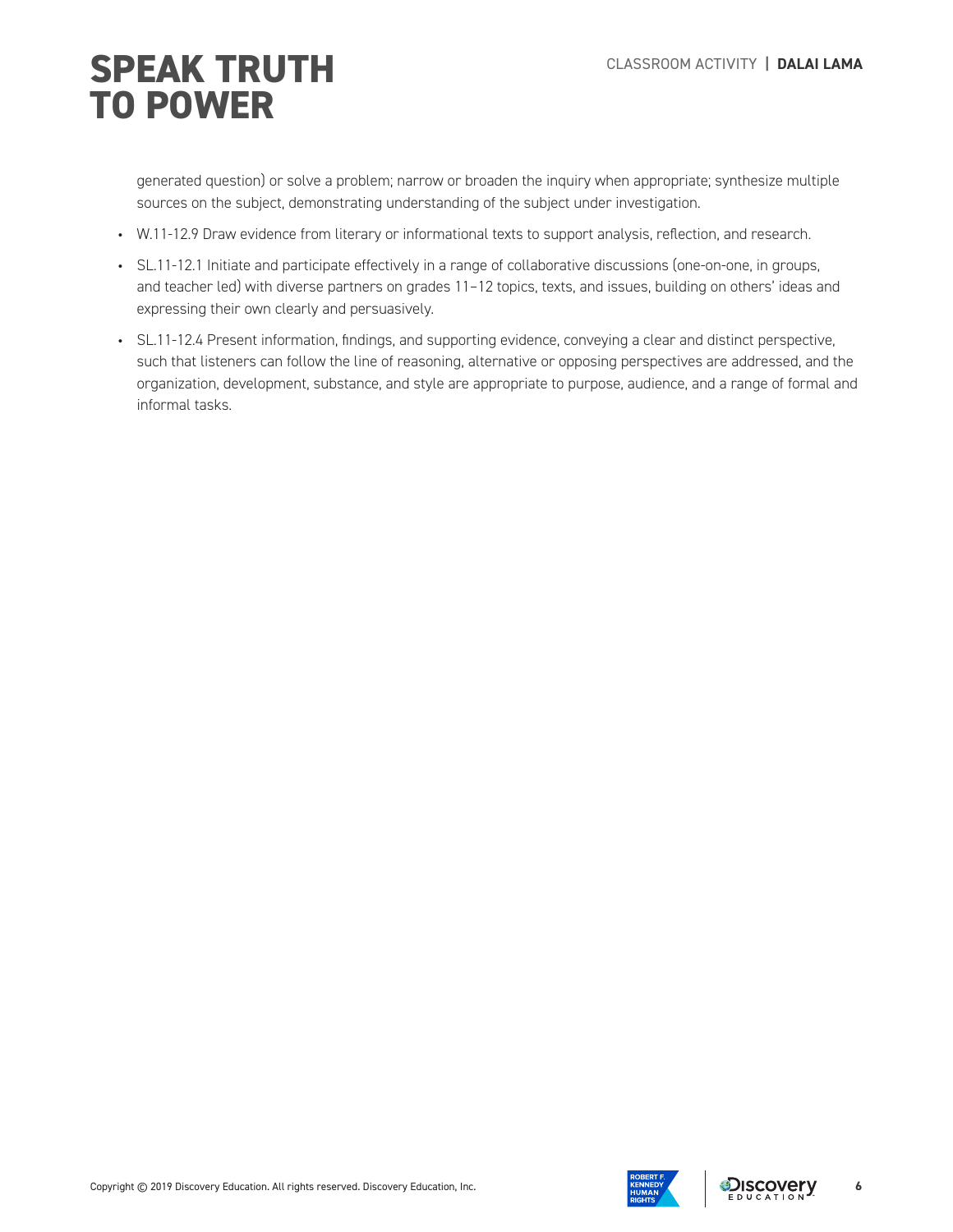## **MENTAL HEALTH IN THE MAINSTREAM MEDIA**

**Directions:** Find an article or video focused on mental health to analyze. After you have read/watched, answer the questions below. Support your answers with specific evidence from the text.

**Title:**

**Source:**

**How does the source characterize mental illness?** Note specific words/images used in the piece.

**Does the source overgeneralize?** Does it suggest that everybody with a specific condition exhibits the same characteristics of the disease?

**Does the source portray mental illness as a permanent condition or as treatable?**

**Does the source portray mental illness as an individual issue or a societal issue?**